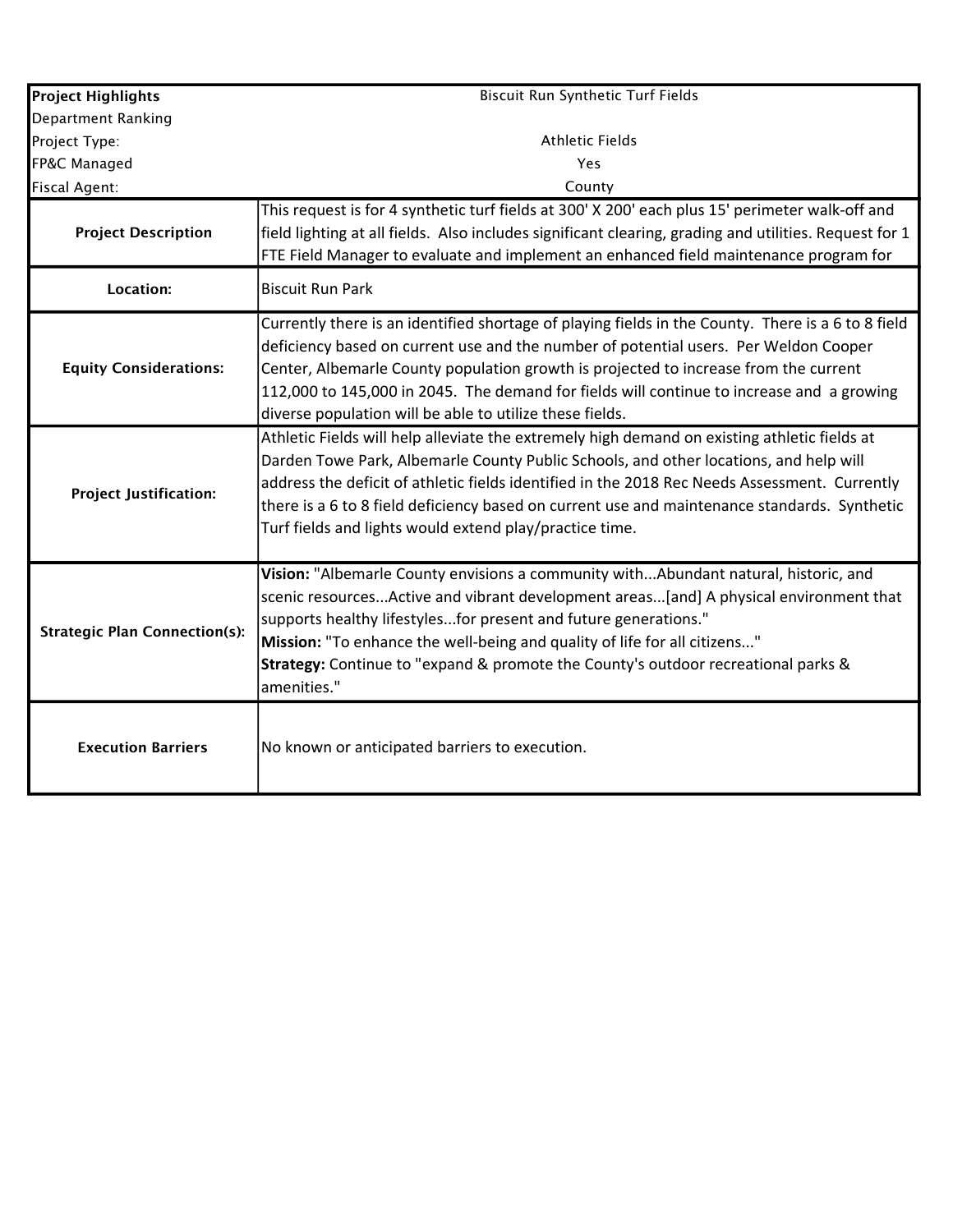Biscuit Run Synthetic Turf Fields

| Form CIP 23-27                                                                               |                                                                                                                                                                           |                                             |                        |                  |                        |                        |                        |                    |
|----------------------------------------------------------------------------------------------|---------------------------------------------------------------------------------------------------------------------------------------------------------------------------|---------------------------------------------|------------------------|------------------|------------------------|------------------------|------------------------|--------------------|
| <b>COMPLETE SECTIONS 1-5</b>                                                                 | <b>DESCRIPTION/DETAILS</b>                                                                                                                                                | <b>TODAY'S COST</b><br><b>ESTIMATE (\$)</b> | Year 1<br><b>FY 23</b> | Year 2<br>FY 24  | Year 3<br><b>FY 25</b> | Year 4<br><b>FY 26</b> | Year 5<br><b>FY 27</b> | Total<br>FY 23-27  |
| <b>SECTION 1 PROJECT COSTS:</b>                                                              |                                                                                                                                                                           |                                             |                        |                  |                        |                        |                        |                    |
|                                                                                              | <b>SYNTHETIC TURF FIELDS</b>                                                                                                                                              |                                             |                        |                  |                        |                        |                        | s                  |
| 342000-Architectual/Design/Engineering Costs Design Services - Athletic Fields (4) Synthetic | Turf rectangular fields. 300' X 200' with 15'                                                                                                                             | \$400,000                                   | \$400,000              |                  |                        |                        |                        | \$400,000          |
|                                                                                              | perimeter run-off each (75,500 SF each) X 4 fields.<br>BrockFill infill.                                                                                                  |                                             |                        |                  |                        |                        |                        | \$0                |
| 800605-Construction/Site<br>Preparation/Utilities Cost                                       | Construction - Athletic Fields (4) Synthetic Turf<br>rectangular fields. 300' X 200' with 15' perimeter<br>run-off each (75,500 SF each) X 4 fields. BrockFill<br>infill. | \$3,005,640                                 | \$3,005,640            |                  |                        |                        |                        | \$3,005,640        |
| 800605-Construction/Site<br>Preparation/Utilities Cost                                       | Field Lighting @ 4 Synthetic Turf rectangular<br>fields                                                                                                                   | \$895,000                                   | \$895,000              |                  |                        |                        |                        | \$895,000          |
| 800605-Construction/Site<br><b>Preparation/Utilities Cost</b>                                | Miscellaneous Costs - fencing, inspections, bonds,<br>permits, FF&E, contingency                                                                                          | \$340,974                                   | \$340,974              |                  |                        |                        |                        | \$340,974          |
| 800605-Construction/Site Preparation/Utilities<br>Cost                                       | Construction - clearing, excavation, rough<br>grading, and utilities for undeveloped site<br>allowance.                                                                   | \$750,000                                   | \$750,000              |                  |                        |                        |                        | \$750,000          |
| 800605-Construction/Site Preparation/Utilities<br>Cost                                       | Contingency @ 10%                                                                                                                                                         | \$539,161                                   | \$539,161              |                  |                        |                        |                        | \$539,161          |
| <b>TOTAL PROJECT COST</b>                                                                    |                                                                                                                                                                           | \$5,930,775                                 | \$5,930,775            | 50               | \$0                    | \$0                    | $\overline{50}$        | \$5,930,775        |
|                                                                                              |                                                                                                                                                                           |                                             |                        |                  |                        |                        |                        |                    |
| CAPITAL PROJECT INFLATION REFERENCE: Does NOT automatically calculate                        |                                                                                                                                                                           |                                             | <b>BASE</b>            | 1.03             | 1.06                   | 1.09                   | 1.12                   |                    |
| SECTION 2 PROJECT SPEND PLAN:                                                                |                                                                                                                                                                           |                                             |                        |                  |                        |                        |                        |                    |
| Project Spend Plan                                                                           | Synthetic Turf Fields - Design                                                                                                                                            |                                             | \$400,000              |                  |                        |                        |                        | \$400,000          |
| Project Spend Plan                                                                           | Synthetic Turf Fields - Construction                                                                                                                                      |                                             |                        | \$5,530,775      |                        |                        |                        | \$5,530,775        |
| Project Spend Plan                                                                           |                                                                                                                                                                           |                                             |                        |                  |                        |                        |                        | \$0                |
| Project Spend Plan                                                                           |                                                                                                                                                                           |                                             |                        |                  |                        |                        |                        | \$0                |
| Project Spend Plan                                                                           |                                                                                                                                                                           |                                             |                        |                  |                        |                        |                        | $\overline{50}$    |
| Project Spend Plan                                                                           |                                                                                                                                                                           |                                             |                        |                  |                        |                        |                        | $\overline{50}$    |
| Project Spend Plan                                                                           |                                                                                                                                                                           |                                             |                        |                  |                        |                        |                        | $\overline{50}$    |
| <b>FISCAL YEAR SUMMARY:</b>                                                                  |                                                                                                                                                                           |                                             |                        |                  |                        |                        |                        |                    |
| TOTAL PLANNED SPENDING                                                                       |                                                                                                                                                                           |                                             | \$400,000              | \$5,530,775      | \$0                    | \$0                    | \$0                    |                    |
| <b>UNSPENT BALANCE</b>                                                                       |                                                                                                                                                                           |                                             | \$5,530,775            | \$0 <sub>1</sub> | \$0                    | \$0                    | \$0                    |                    |
| <b>CUMMULATIVE SUMMARY:</b>                                                                  |                                                                                                                                                                           |                                             |                        |                  |                        |                        |                        |                    |
| TOTAL PLANNED SPENDING                                                                       |                                                                                                                                                                           |                                             | \$400,000              | \$5,930,775      | \$5,930,775            | \$5,930,775            | \$5,930,775            |                    |
| <b>UNSPENT BALANCE</b>                                                                       |                                                                                                                                                                           |                                             | \$5,530,775            | \$0 <sub>1</sub> | \$0                    | \$0                    | \$0                    |                    |
| <b>SECTION 3 PROJECT REVENUES</b>                                                            |                                                                                                                                                                           |                                             |                        |                  |                        |                        |                        |                    |
| None                                                                                         |                                                                                                                                                                           |                                             |                        |                  |                        |                        |                        | \$0<br>\$0         |
| Choose Offsets to Project Costs<br>Choose Offsets to Project Costs                           |                                                                                                                                                                           |                                             |                        |                  |                        |                        |                        | $\overline{50}$    |
| Choose Offsets to Project Costs                                                              |                                                                                                                                                                           |                                             |                        |                  |                        |                        |                        | $\overline{50}$    |
| Choose Offsets to Project Costs                                                              |                                                                                                                                                                           |                                             |                        |                  |                        |                        |                        | \$0                |
| Choose Offsets to Project Costs                                                              |                                                                                                                                                                           |                                             |                        |                  |                        |                        |                        | $\overline{50}$    |
| <b>Choose Offsets to Project Costs</b>                                                       |                                                                                                                                                                           |                                             |                        |                  |                        |                        |                        | $\overline{50}$    |
| Choose Offsets to Project Costs                                                              |                                                                                                                                                                           |                                             |                        |                  |                        |                        |                        | $\overline{50}$    |
| Choose Offsets to Project Costs                                                              |                                                                                                                                                                           |                                             |                        |                  |                        |                        |                        |                    |
| Choose Offsets to Project Costs                                                              |                                                                                                                                                                           |                                             |                        |                  |                        |                        |                        | $\frac{$0] }{$0$}$ |
| <b>TOTAL PROJECT REVENUES</b>                                                                |                                                                                                                                                                           | \$0]                                        | \$0                    | $ 10\rangle$     | 50                     | $ 10\rangle$           | \$0                    | $\overline{50}$    |
|                                                                                              |                                                                                                                                                                           |                                             |                        |                  |                        |                        |                        |                    |
| <b>SECTION 4 OPERATING IMPACTS</b><br><b>OPERATING EXPENDITURES</b>                          |                                                                                                                                                                           |                                             |                        |                  |                        |                        |                        |                    |
| <b>Personnel Costs</b>                                                                       | Field Manager grade 13, +15% from minimum, +<br>est 30% benefits.                                                                                                         | \$60,832                                    |                        | \$63,265         | \$65,698               | \$68,131               | \$70,565               | \$267,659          |
| Operating Costs (excl. maintenance)                                                          | Cell Phone Stipend @ \$30/month                                                                                                                                           | \$360                                       |                        | \$367            | \$374                  | \$381                  | \$388                  | \$1,510            |
| Operating Costs (excl. maintenance)                                                          | Uniforms, safety equipment, boots                                                                                                                                         | \$500                                       |                        | \$510            | \$520                  | \$530                  | \$540                  | \$2,100            |
| Operating Costs (excl. maintenance)                                                          | Travel, Training                                                                                                                                                          | \$1,000                                     |                        | \$1,020          | \$1,040                | \$1,060                | \$1,080                | \$4,200            |
| Operating Costs (excl. maintenance)                                                          | Dues & Memberships                                                                                                                                                        | \$100                                       |                        | \$102            | \$104                  | \$106                  | \$108                  | \$420              |
| Operating Costs (excl. maintenance)                                                          | Laptop, docking station one time cost                                                                                                                                     | \$3,000                                     |                        | \$3,060          |                        |                        |                        | \$3,060            |